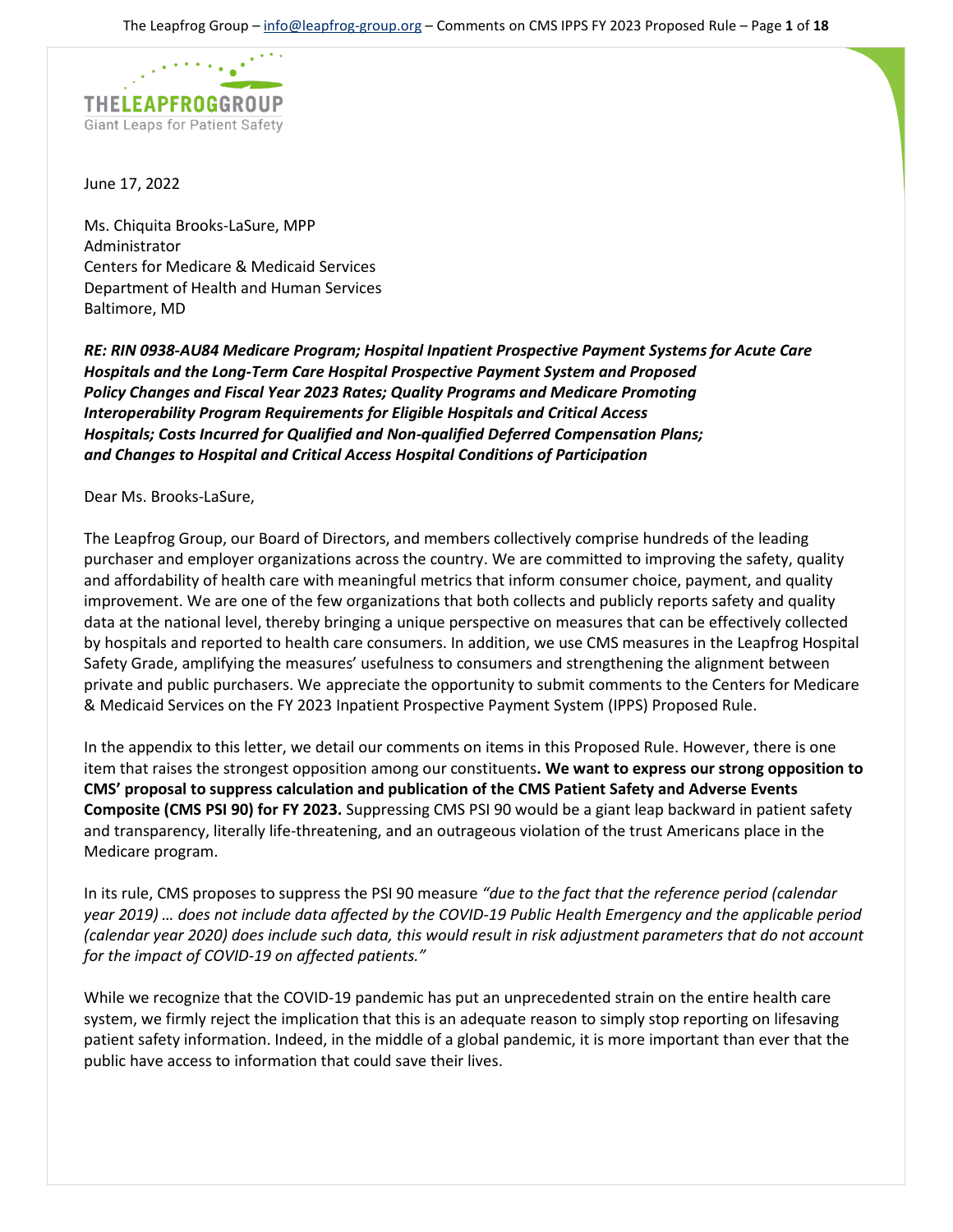#### **We oppose the proposal to suppress PSI 90 for the following reasons:**

## • **25,000 Deaths A Year Should Never Be Ignored or Hidden**

The 10 dangerous complications that make up PSI 90 are largely preventable, yet kill 25,000 people per year and harm 94,000<sup>5</sup>. There is no other publicly available source for data on the complications included in PSI 90. If CMS suppresses it, the American public will be in the dark on which hospitals put them most at risk. Suppressing PSI 90 would be a giant leap backward in patient safety and transparency, literally lifethreatening, and an outrageous violation of the trust Americans place in the Medicare program. Medicare beneficiaries and the American public have the right to access this lifesaving data.

## • **Dangerous Spikes in Infections and Medical Errors Are Relevant**

Suppressing information on hospital dangers covers up an alarming spike in those dangers that federal officials themselves have warned us about. Just two months ago, leaders at CMS and CDC reported that since 2020, federal data shows a significant increase in the number of common hospital infections and patient safety mistakes<sup>1</sup>. These federal officials have the data, but now want to suppress much of it from the American public.

It is particularly concerning that most of the patient safety measures included in PSI 90 reveal significant health care disparities. While health inequities are often caused by sociodemographic factors outside the health care system, the data included in PSI 90 allows policymakers and researchers to see inequities resulting from factors within the health care system: avoidable patient safety lapses. For example, Black patients are 27 percent more likely to experience sepsis after an operation than white patients and are 15 percent most likely to experience a kidney injury requiring dialysis<sup>2</sup>. By proposing to suppress information on PSI 90, CMS is effectively seeking to hide invaluable data regarding inequities in health care delivery.

## • **Suppression Directly Contradicts the May 2022 Recommendation of the Office Inspector General, Which Advised CMS to Add More Safety Measures – Not Take Critical Ones Away**

In early May, the HHS Office of the Inspector General (OIG), an independent governmental oversight agency, reported that one in four Medicare beneficiaries admitted to a hospital were harmed by an error or accident during the stay<sup>6</sup>. The OIG advised that CMS' current reporting on safety problems is inadequate to capture all the dangers they discovered were harming or killing Medicare beneficiaries, and recommended CMS expand their reporting to include more measures. In the OIG report, CMS formally agreed with that recommendation. But now CMS is heading in the opposite direction: instead of expanding measures, they want to suppress ten of those they currently report and they threaten to suppress more.

## • **Suppression Will Cost the Medicare Trust Fund \$350 Million Without Helping Beneficiaries**

In the proposed rule, CMS also proposes to suspend the HAC Reduction Program, which reduces Medicare payments to hospitals that do poorly on the ten patient safety hazards in PSI-90 as well as hospital-acquired infections. This will cost the Medicare Trust Fund over \$350 million, as estimated by CMS and noted in the proposed rule. We believe some payment penalty should be imposed on hospitals that are catastrophically dangerous to patients, especially in a public health emergency.

## • **CMS is Operating Outside of Its Own Policy**

In the FY 2022 IPPS Final Rule CMS stated a policy to suppress measures if one or more Measure Suppression Factors (MSFs) are met. But in this FY 23 Proposed Rule CMS proposes suppression of PSI 90 without referring to any MSFs. This is a blatant disregard for the agency's own rulemaking policy.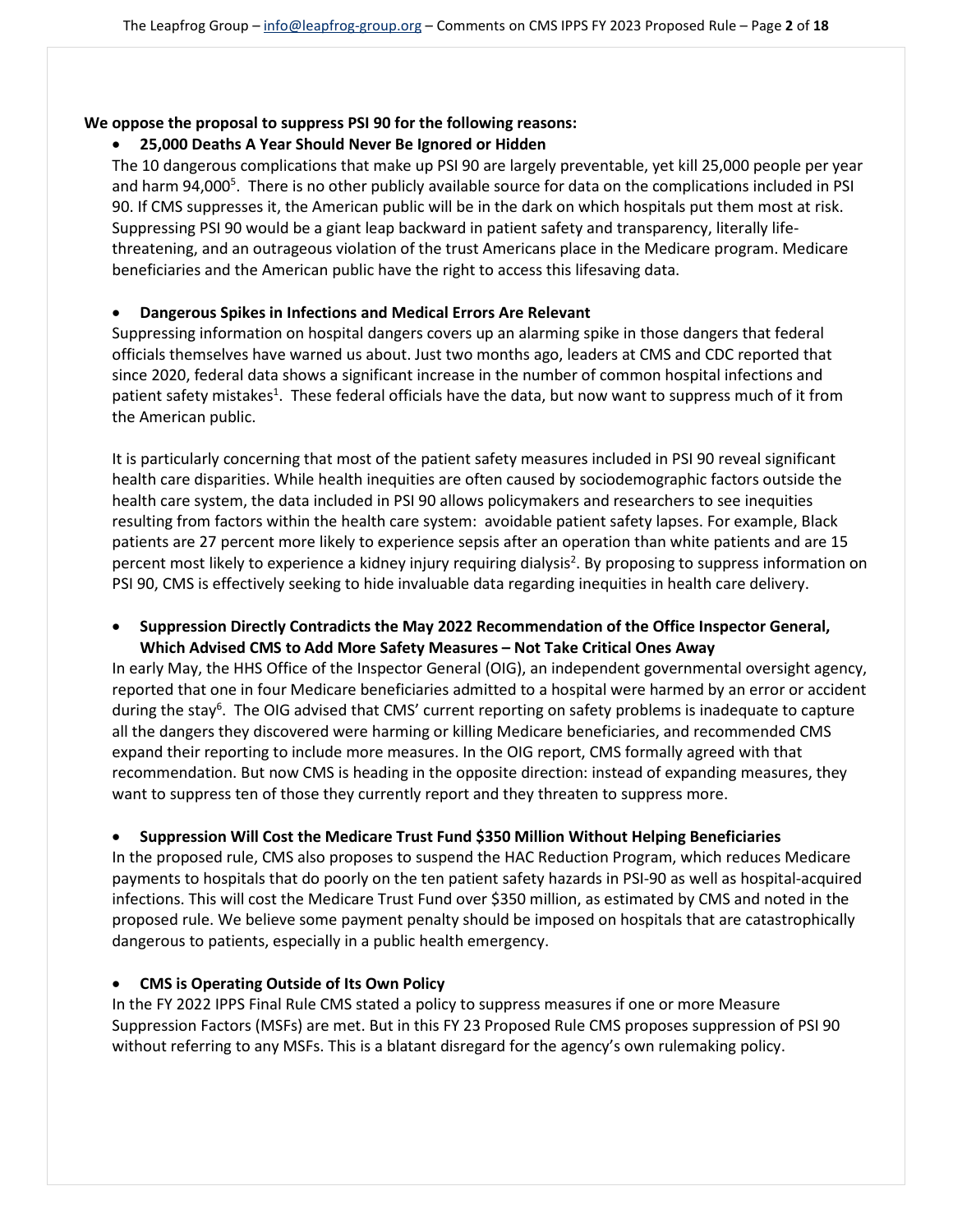#### **Recommendations Related to the PSI 90 Proposal**

Given our profound opposition to the suppression of PSI 90 data, we offer the following recommendations to CMS:

- 1. **Withdraw the Proposal to Suppress New PSI 90 Data in 2023:** CMS should fully withdraw its proposal to suppress the calculation and publication of PSI 90 data and should publish its data on its regular schedule, or preferably in a more timely fashion.
- 2. **Continue to Maintain Publication of Previous PSI 90 Data:** It is important that historians, public health experts, and policymakers have access to all previous PSI 90 data from Calendar Year 2019 and years previous.
- 3. **Do Not Suppress Future Measures Without Proper Rulemaking:** The American public deserves to have access to lifesaving data about hospital quality and safety. If CMS continues to propose to suppress these types measures, it is imperative that they allow the public to comment before a decision is made so others can see the rationale and share feedback.
- 4. **Maintain HAC Reduction Program:** During the COVID-19 pandemic, federal taxpayers have provided tens of billions of dollars in aid to hospitals to ensure they remained able to provide high quality care to all patients. CMS should maintain the HAC Reduction Program, which provides a financial incentive for hospitals avoid patient harm.

Additionally, we have recommendations on transparency that are important principles for IPPS but continue to be overlooked in rulemaking.

- 1. **We implore CMS to meaningfully differentiate the very real variation in hospital performance on the safety and quality measures published on the Care Compare website.** We applaud CMS for revealing variation among hospital performance in its excellent Star Ratings program, and we encourage you to extend that leadership to make Care Compare more meaningful to consumers. In order for the data to be valuable for health care consumers, the data has to differentiate between hospitals on safety and quality. Publicly reporting over 90% of hospitals as "no different than the national average" sends a dangerous message to consumers: all hospitals are the same. We all know that this is not the case, and the difference can mean life or death for patients.
- 2. **Report results from all federal hospital programs by bricks-and-mortar facility, not CMS Certification Number (CCN).** We strongly recommend that CMS align with Leapfrog and its purchaser constituency by publicly reporting data in a way that puts the needs of consumers first and foremost. Fundamental to meeting that goal is to collect and report data for individual, bricks-and-mortar facilities (i.e., campuses and locations), not by CCN as currently constructed. There are instances where up to nine hospitals several miles apart and offering very different services share a CCN. When safety and quality metrics are reported in this way, it obscures the individual performance of the hospital delivering the care and is misleading and unhelpful to patients. Patients do not seek care from a system; they seek care from individual hospitals and clinicians. Providers and administrators too can benefit from being able to discern the performance more easily at their own facility and determine where improvements are needed.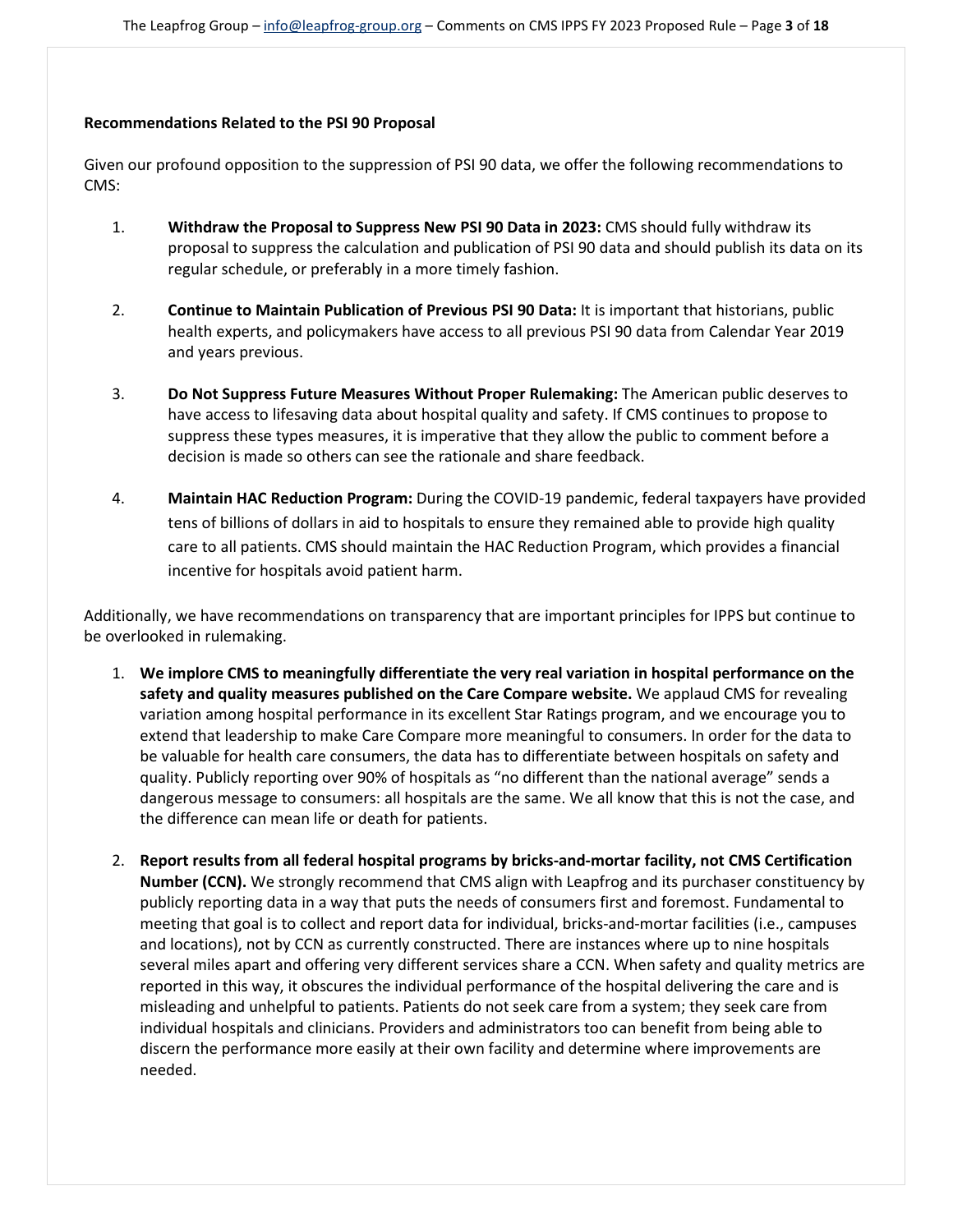3. **Stop exempting hospitals from public reporting.** Patients who receive care in critical access hospitals, pediatric hospitals, hospitals in U.S. territories and other exempt facilities deserve the same safety, quality and resource use information that patients of general, acute care facilities have access to. Rates of infections, hospital-acquired conditions and mortality and readmission rates are all important factors in selecting a hospital. Those in communities served by hospitals exempted from the federal reporting programs are highly disadvantaged.

#### **In the appendix to this letter, we offer comments on the following:**

- Hospital Acquired Conditions Reporting Program
- Hospital Value Based Purchasing Program
- Hospital Inpatient Quality Reporting Program
- Hospital Readmissions Reduction Program
- Additional RFIs

On behalf of The Leapfrog Group, our Board, our members and the others who have signed in support of our letter, we appreciate the opportunity to provide comments on the proposed changes to the FY 2023 IPPS proposed rule.

Sincerely,

healt Indel

Leah Binder, M.A., M.G.A President & Chief Executive Officer The Leapfrog Group

**Cosigning Individuals and Organizations Supporting these comments on the CMS FY 2023 proposed rule:** 

## **Organizations**

A Leading Light LLC Arizona Benefit Consultants LLC Bukaty Companies California Health Care Coalition Catherine M Baase, MD Consulting LLC Center for the Study of Services/Consumers' Checkbook Chicago Hispanic Health Coalition Citrus Pulmonary and Sleep Disorders Connecticut Center for Patient Safety (CTCPS) DFW Business Group on Health Economic Alliance for Michigan Florida Alliance for Healthcare Value Fringe Benefit Analysts, LLC Gillroy & Associates Inc Greater Philadelphia Business Coalition on Health Health Action Council Healthcare Purchaser Alliance of Maine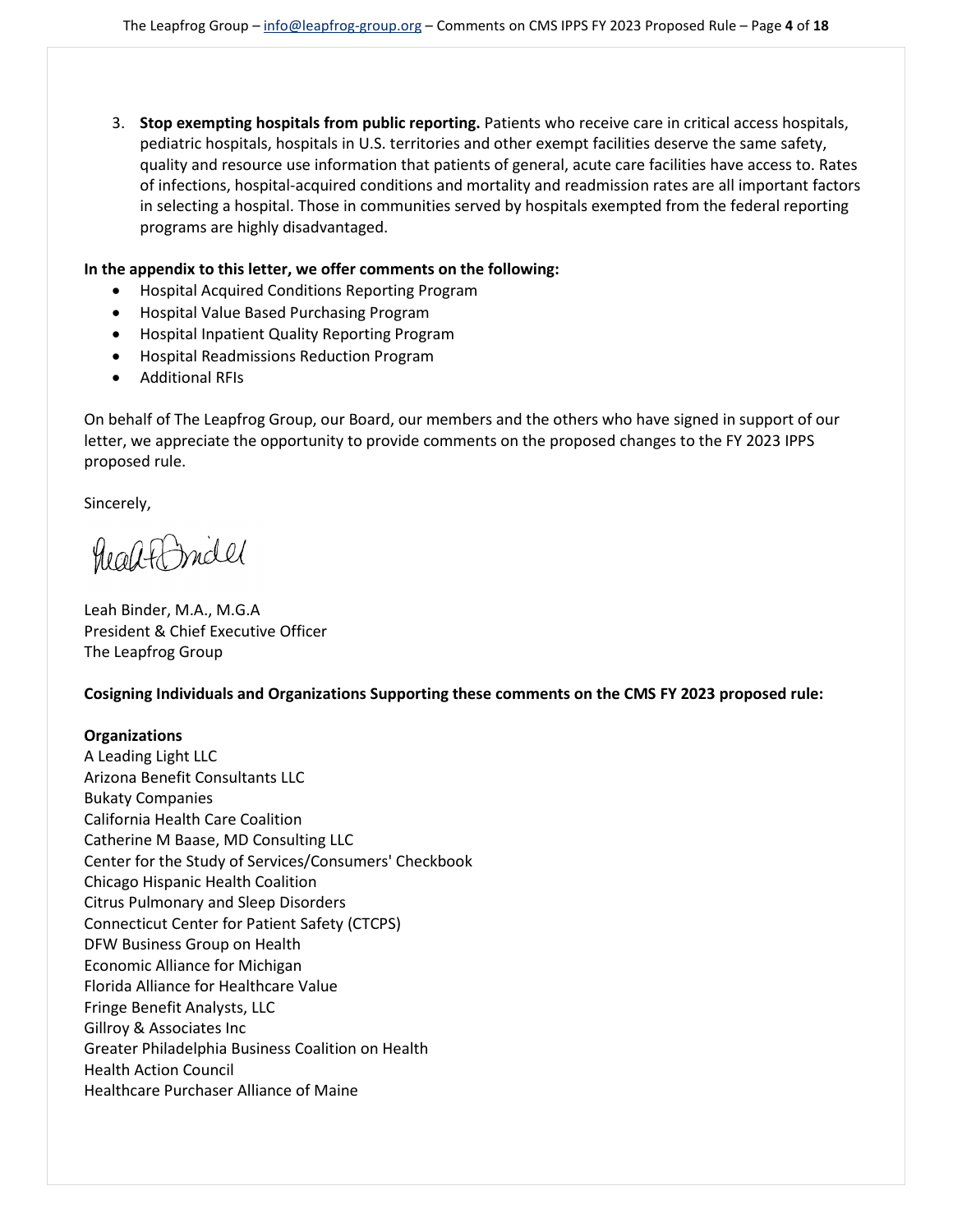Heartland Health Research Institute Houston Business Coalition on Health HR Policy Association ICI Louisiana Business Group on Health Louisiana Health Care Quality Forum Lucerno Dynamics MGH Stoeckle Center for Primary Care Innovation Mothers Against Medical Error Moxtek New England Patient Voices New Jersey Health Care Quality Institute Nile's Project MRSA North Carolina Business Group on Health OAI Consult, Dba Patient Advocate Certification Board Patient Safety Action Network Patient Safety Advocacy Patient Safety America Patients for Patient Safety US PFPS US PHC4 Purchaser Business Group on Health Rhode Island Business Group on Health Robert Slayton & Associates, Inc. Sepsis Alliance Silicon Valley Employers Forum St. Louis Area Business Health Coalition SwipeSense The Burrows of Hollywood, Inc. The ERISA Industry Committee The Texas Patient Safety Initiative WellOK - The Oklahoma Business Coalition on Health WOConsultation, LLC Zaggo, Inc.

#### **Individuals**

Juli Anderson-Bjerke Mary Arnold-Long, President, WOConsultation, LLC Catherine, Baase, Owner of Catherine M Baase MD Consulting LLC Wendy Bailey, VP of Health Plan Pharmacy Strategy, Centene Corporation Linda Baldino Marlene Bandfield, Physical Therapist Rosie Bartel, Leapfrog Patient Advisory Board Hale Becker, Director, Analytics and Information Services, St. Louis Area Business Health Coalition Joan Benincasa Louis Bernardi, Founder, BritePath Bruce E. Bradley, Founder, The Leapfrog Group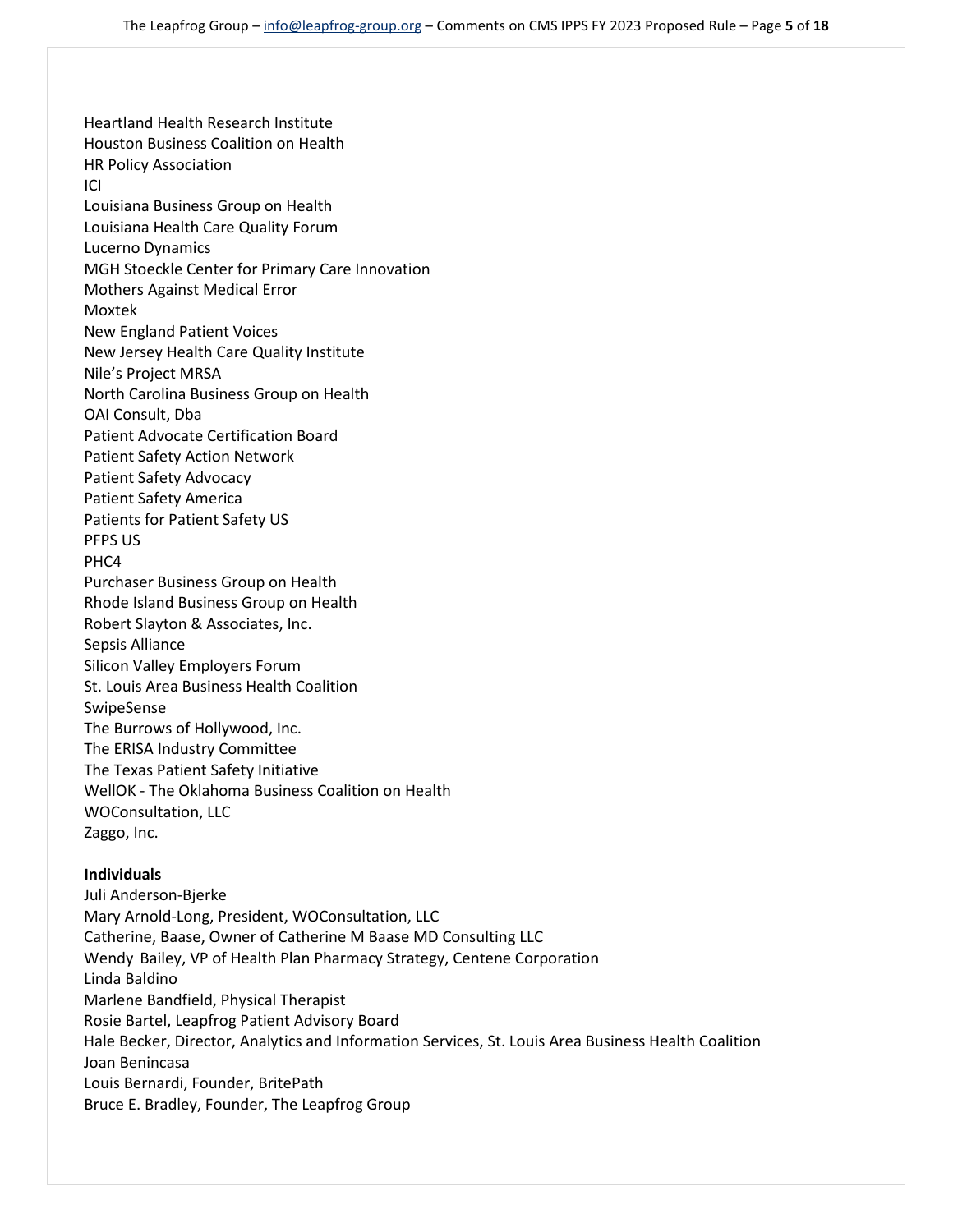Steve Burrows, Writer/Director, The Burrows of Hollywood, Inc. Linda Burton, DRW and Associates, Inc. Roberta Carson, President, Zaggo, Inc. Deborah Castagnola David Cavalleri Mary Coffey Don Cohen John Coleman, Coleman Consulting Mark Compton Enid Conley, PhD, EdS Susan Conn, RN, Medical City Denton Caroline Corum, RN, Patient Advocate Will Craghead, Ark Family Health Vicki Dailey Kathy Day, RN, Patient Safety Advocate/Activist Helene DeLuca, Patient Scott Deru, President, Fringe Benefit Analysts, LLC Susan Edgman-Levitan, Executive Director, MGH Stoeckle Center for Primary Care Innovation K. Douglas Fillmore, VP, Human Resources & Administration, Moxtek Crissy Flake, Quality Improvement Director, WelbeHealth Edward Ford, RN, Regulatory Project Manager, Tidelands Health Ted Fox , Founder and Leader, The Texas Patient Safety Initiative Kathleen Fox Harold Freehling Jr Philip Fulchino Susan Gallant Sharon Giarrizzo-Wilson, Assistant Professor, University of Colorado College of Nursing Donna Gillroy, Gillroy & Associates Inc Carole Guinane, RN, MBA, FNAHQ, CPHQ, BBS, Healthcare Leader Martin Hatlie, President & CEO, Project Patient Care Peter Hayes, President & CEO, Healthcare Purchaser Alliance of Maine Carole Hemmelgarn, Patient Activist Steve Hetey, Associate Chief Pharmacy Officer (retired) Marian Hollingsworth, Patient Safety Advocate, Patient Safety Action Network Bill Hughes, President, Benafix Krista Hughes, BCPA, Founder and CEO, Passion 4 Patients Vanessa Ivey, Health and Wellness Director John James, CEO, Patient Safety America Nancy J. Johnson Tina Jones, Analytics Leader, Baptist Health Soojin Jun, Patients for Patient Safety US Carol Keeling Sally Kerr Anne Klar, Student Nurse David Knowlton, CEO, NJ Health Care Quality Institute - Retired Ronald Lattanze, CEO, Lucerno Dynamics Joel Lee, Professor Emeritus Sandra Less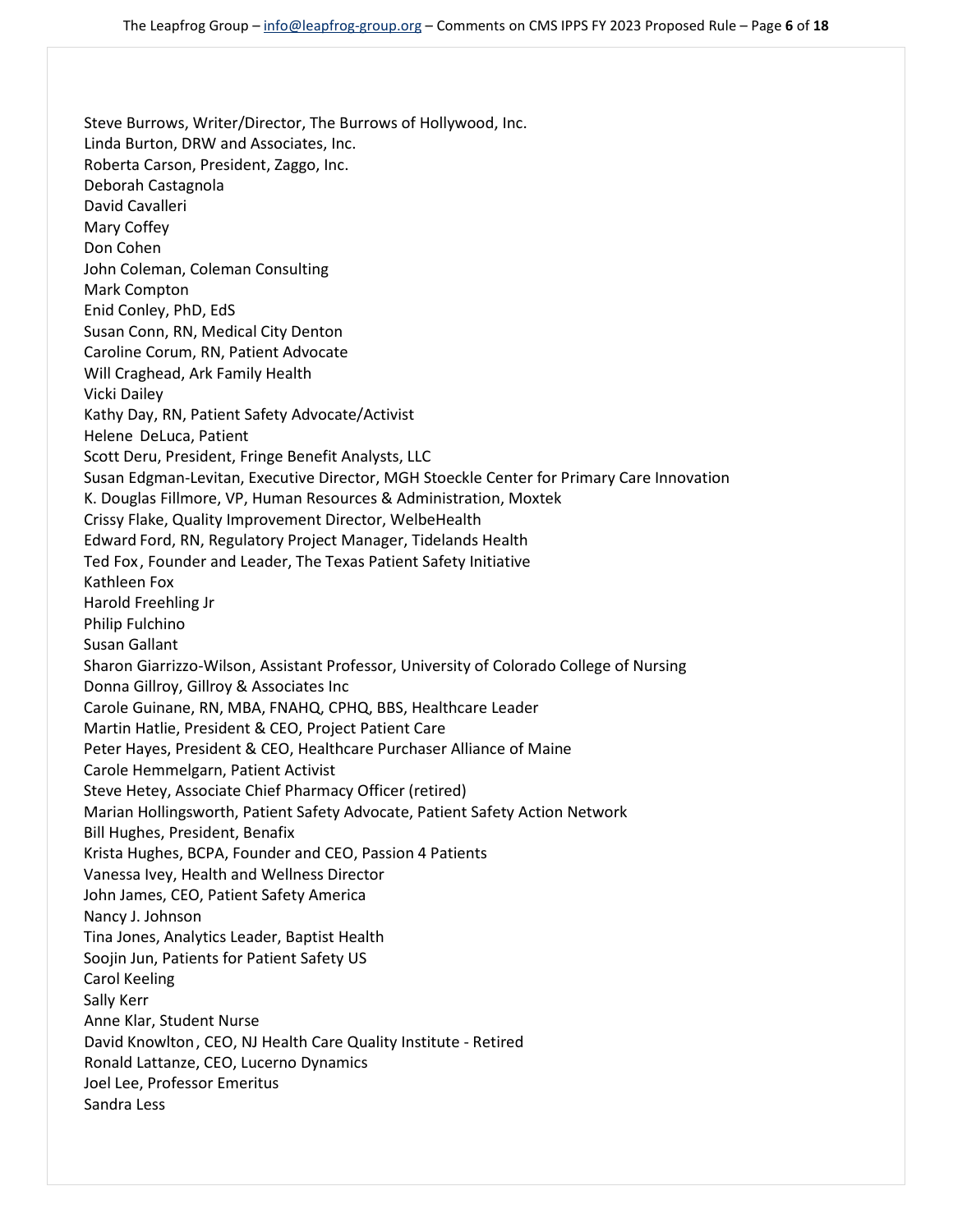David Levine David Lind, President, Heartland Health Research Institute Diana Little, Payroll and Benefit Manager Elizabeth Londo, Vice President, Client Services, qrcAnalytics Ariana Longley, Patient Safety Consultant Ann MacDonald Kathryn MacDonald Megan Malone-Franklin, Riverbend Birth Michelle Martin, Paramount Karl Maurer, Patient Safety Advocacy Enrique R. Mazas, CPA, MBA Monica McDade, MLM Creative Consulting Lisa McGuire Janet McNichol, CHRO, American Speech-Language-Hearing Association Christine Meyer, RN, PhD Michael Millenson, Author Kim Miller, President, Baptist Health Western Region Roxann Montgomery Patricia Morfeld, Clinical Nurse IV, Outpatient Oncology ServicesUNC Healthcare Mary Morris, President, Jessica's Enterprises, Ltd. Carole Moss, Founder, Nile's Project MRSA Mike Muldoon, Healthcare Consultant, Bukaty Companies Cindy Munn, CEO, Louisiana Health Care Quality Forum Armando Nahum, Founding Member, PFPS US Heather Nairn, Deputy Executive Director, PHC4 Lori Nerbonne, President & Co Founder New England Patient Voices Robert Oshel Mary Overall, CEO, OAI Consult, Dba Roy Owens, Vice President, Employee Benefits, ICI Emily Paterson, Patient Advocate Admin Daphne Polynice, Jamaica Hospital Carol Raymond, Henry Ford Patient Advisor Lizette Rivera David Rivera, AdventHealth Yvonne Rocco David Romito, VP Commercial, SwipeSense Maureen Rorke, Nurse Executive (Retired) Dr. James Rybacki, President and Author, The Medicine Information Institute Varsh S., Director, Global Healthcare Todd Sagin, MD, JD, President, Sagin Healthcare Consulting Pamela Saia Palm, Writer Linda Schwimmer, President & CEO, New Jersey Health Care Quality Institute Esther Sciammarella, Executive Director of Chicago Hispanic Health Coalition Manojkumar Shukla, Retired Pulmonary/Critical Care Karen Simonton, Simonton Ventures LLC Karen Simonton, Strategic Alliance Director, The OrthoForum Rose Skarbek Carolyn Skinner, Dembo Jones PC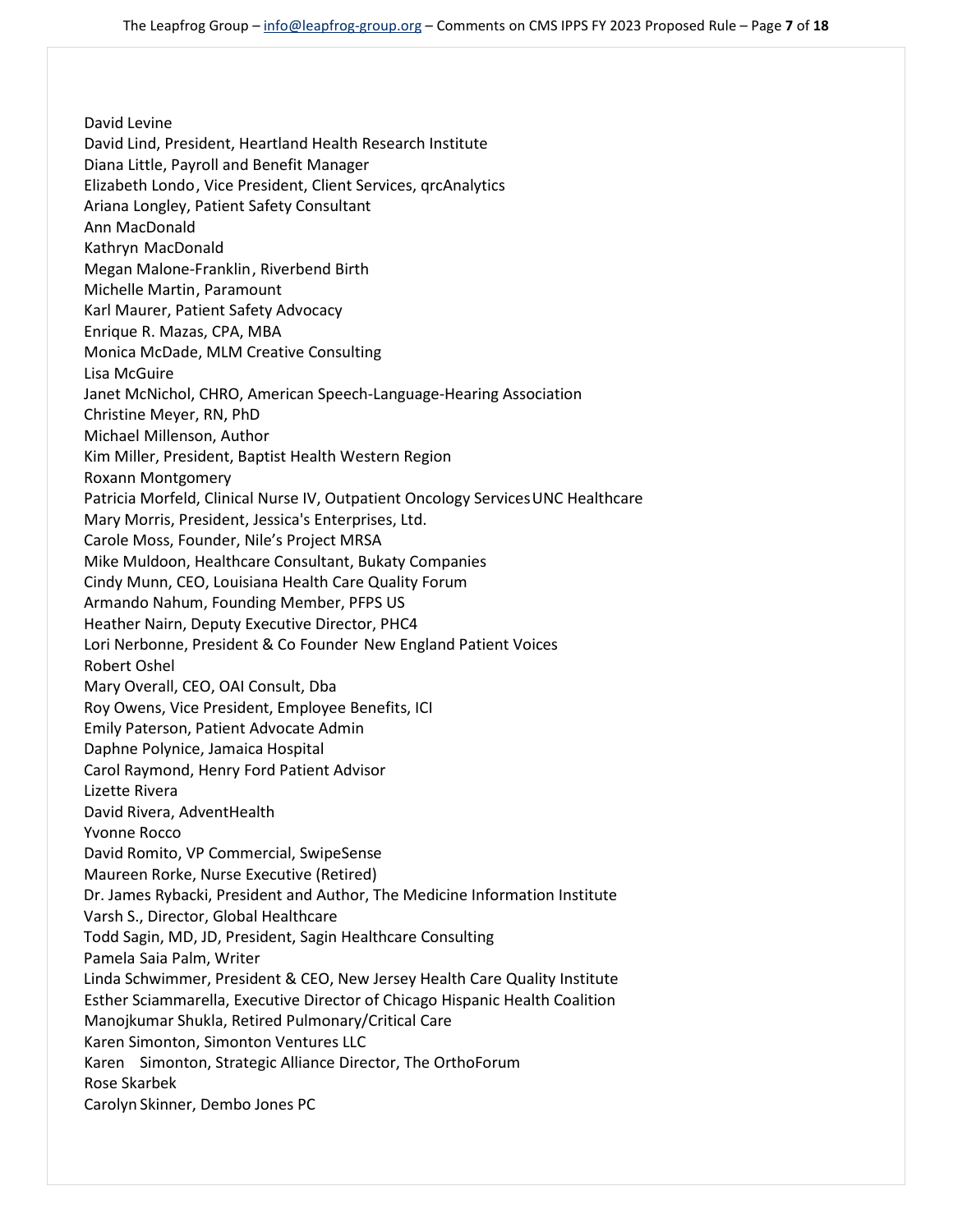Robert Slayton, President, Robert Slayton & Associates, Inc. Deborah Strock, Mental Health Counselor Ashley Tait-Dinger Evelyn Taylor, Branch Manager, Freedom Medical Inc Gloria Torres Jane Trahanovsky, Lavonne's Florals Carol Trinchitella, Patient William Trinchitella, Patient Thomas Trinchitella, Patient Brian Tschetter, Benefits Consultant, Arizona Benefit Consultants LLC Cindy Umberger Karen van Caulil Alicia Vann, TelAffects Carol Vierima Diane Walter Douglas White Coleen Widell Billy Williams, L Properties Patricia Wilson S. Wraight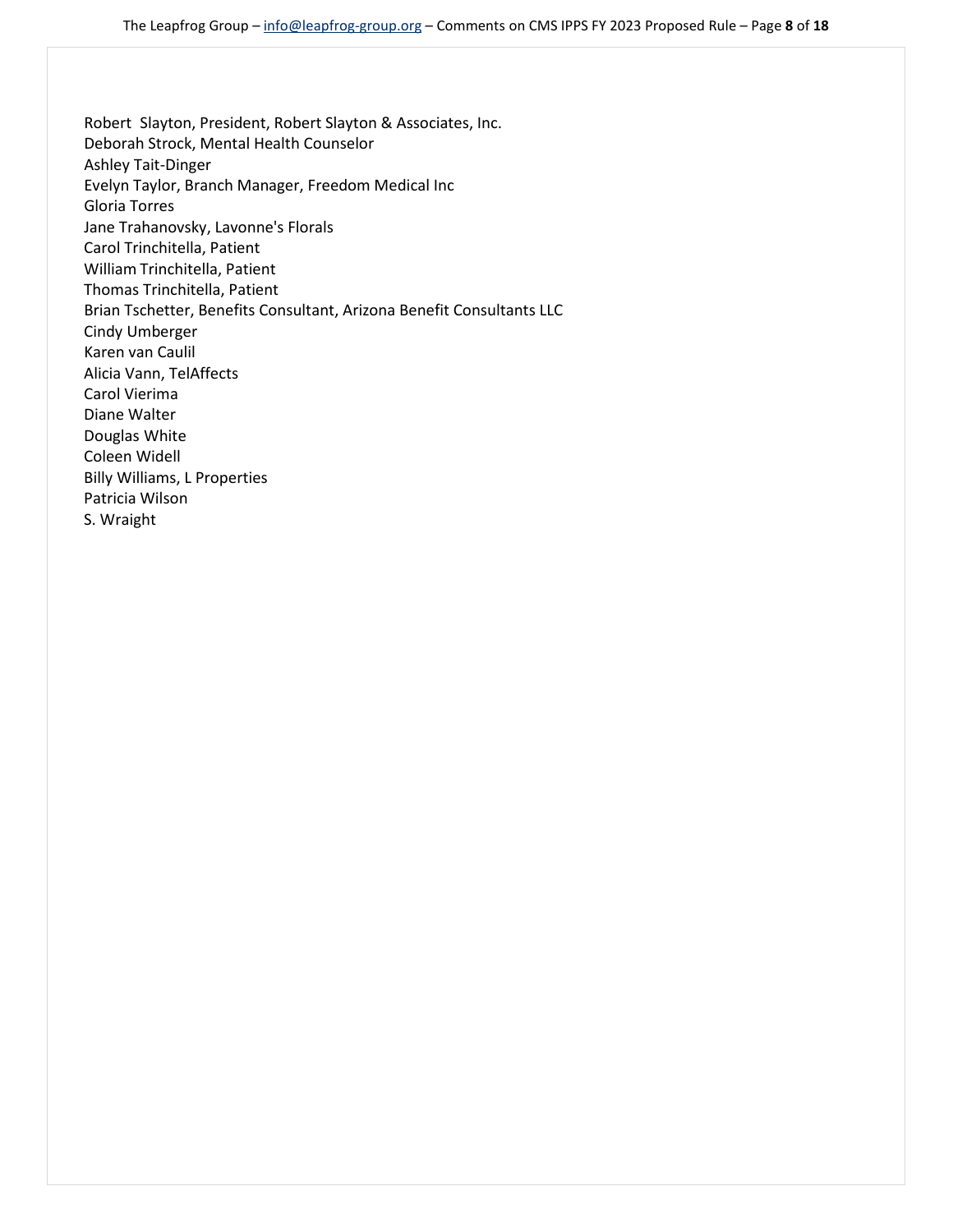# **APPENDIX: THE LEAPFROG GROUP'S DETAILED COMMENTS REGARDING FY 2023 IPPS PROPOSED RULE**

# **HOSPITAL ACQUIRED CONDITIONS REPORTING PROGRAM**

## • **Suppression from HACRP: CDC NHSN HAIs**

*The Leapfrog Group and cosigners' comments to CMS on the FY 2023 IPPS Proposed Rule –p. 906 – June 17, 2022*

The Leapfrog Group disagrees with the proposal to suppress the CDC NHSN HAIs from the HACRP based on the cited Measure Suppression Factors (MSFs). Our multi-part rationale follows:

First, a transparent and quality-focused financial incentive system must recognize the reality that there are always changes in the national environment, and expect that hospitals adapt to those changes and thus demonstrate resilience. CMS senior leaders discussed weaknesses in the resilience of the health system in a statement in the New England Journal of Medicine (NEJM) in February 2022<sup>1</sup>. Yet the MSFs justify suppression for a wide variety of environmental shifts, including changes in national performance, guidelines, and case mix. Suppressing payment incentive programs when the environment shifts does nothing to strengthen resilience, and likely accomplishes the opposite. With the implementation of the MSFs, we are concerned that CMS is not building a resilient system, but a system that shuts programs down when the winds shift.

Secondly, we expressed an issue with the lack of definition, and thus transparency of, the terms used in the MSFs in our IPPS FY 2022 Proposed Rule comments. To illuminate our point: In MSF 1 and 4, CMS does not define "significant" when referencing "significant deviation in national performance." Regarding MSF 3 and 4, we do not know what CMS operationally means by such terms as "rapid" when referencing "rapid change in guidelines." These opaque terms are now used in this proposed rule to suppress critically important data on hospital acquired infection measures that consumers and employers deserve access to.

Third, there are issues with CMS adhering to, interpreting, and operationalizing the MSFs. An example of such flaws:

Regarding Clostridium difficile Infection (CDI), CMS' rationale to suppress the measure based on MSF 3 follows:

- *"Improvements to … practices such as hand hygiene, PPE practices and environmental cleaning*
- *A decline in outpatient antibiotic prescribing*
- *Use of inpatient antibiotic stewardship programs"*

Such observations of the ever-changing landscape can be tied to most measures. Further, the creation and/or uptake of best practices does not necessarily mean the measure has no value in making comparisons between hospitals based on their performance, or should not be used in a financial incentive program.

Fourth, regarding all five CDC NHSN HAIs: The proposed rule states:

*"Because we cannot identify all potential elements that could be impacting the overall HAI … during an unprecedented Public Health Event (PHE) as well as potential geographic disparities in the impact of the PHE that could cause uneven impact on facilities based on their location, like shortages of health care personnel, we believe all five CDC NHSN HAI measures should be suppressed."*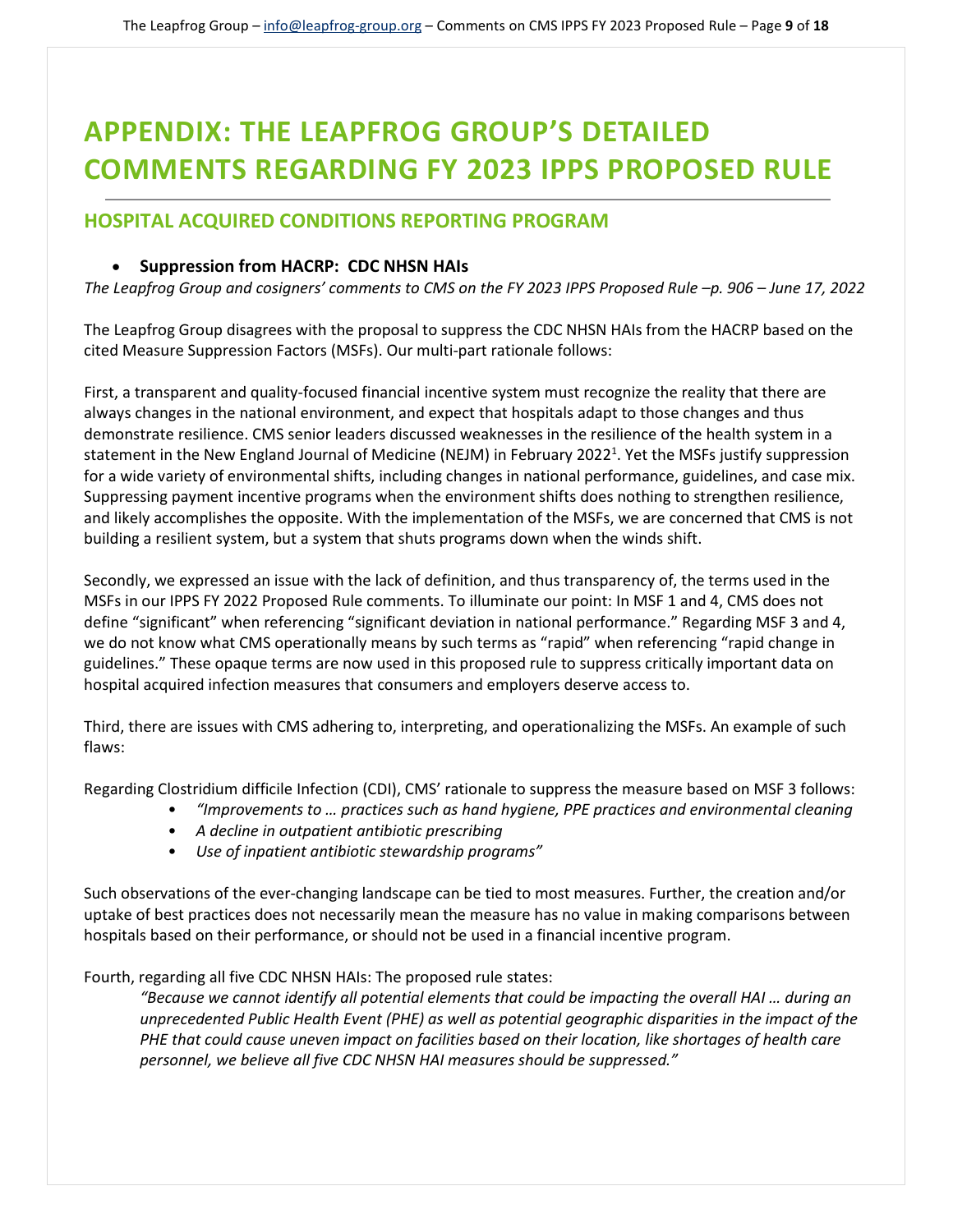Any one of the five CDC NHSN HAIs alone can result in death or significant suffering for thousands of Medicare beneficiaries and other patients each year. Whether one HAI impacts the overall HAI rate is a question for statistical analysis, not for responsibly protecting the lives and health of Medicare beneficiaries and the public at large. Moreover, there are numerous factors with the potential to impact improvement in a given HAI or other outcome of interest<sup>3</sup>. If the fact we will never be able to isolate the degree to which each and every factor is impacting an outcome is grounds for suppressing all CDC NHSN HAIs, that logic can be used to suppress virtually all measures under virtually all circumstances.

This stated rationale is plainly not the intention of the original statute establishing payment programs and goes outside of CMS' authority as this reason for suppression is neither attributed to an MSF nor outlined in a prior IPPS rule that enables the agency to suppress measures. We suggest that CMS:

- Retract this stated rationale for the suppression of the NHSN CDC HAIs in the final IPPS rule
- Reinstate the NHSN CDC HAIs in the HACRP

Lastly, we are disturbed by CMS' inconsistency in the citation of MSFs across programs for the same measures. More specifically, in the HACRP the stated MSF for CAUTI, CLABSI and MRSA is MSF 1. However, in the HVBP Program, CMS applies not only MSF 1 to these three measures, but also adds MSF 4. As a result of this uneven application of the MSF policy, we are not convinced CMS used a consistent and reliable process in its decisionmaking nor can we be reassured of CMS' future use of their own MSF policy to evaluate measures against the current environment.

We challenge CMS to adhere to concepts in a recent article about resilience authored by CMS and CDC leaders<sup>1</sup>. It cites recent dramatic increases in avoidable adverse events, then says "We therefore need to re-evaluate whether the health care system has sufficiently invested in ensuring a deeply embedded safety culture and maintaining an unflagging commitment to safety." This "unflagging commitment" needs to include finding ways to adapt so CMS can continue to use these critical safety measures discussed in transparency and value-based purchasing.

#### • **Suppression from Care Compare: CMS PSI 90**

*The Leapfrog Group and Cosigners' comments to CMS on the FY 2023 IPPS Proposed Rule –p. 906 – June 17, 2022*

**The Leapfrog Group strongly opposes CMS' proposal to suppress calculation and publication of the CMS Patient Safety and Adverse Events Composite (CMS PSI 90) for FY 2023.** Suppressing CMS PSI 90 would be a giant leap *back*ward in patient safety and transparency, literally life-threatening, and an outrageous violation of the trust Americans place in the Medicare program.

In its rule, CMS proposes to suppress the PSI 90 measure *"due to the fact that the reference period (calendar year 2019) … does not include data affected by the COVID-19 Public Health Emergency and the applicable period (calendar year 2020) does include such data, this would result in risk adjustment parameters that do not account for the impact of COVID-19 on affected patients."* While we recognize that the COVID-19 pandemic has put an unprecedented strain on the entire health care system, we firmly reject the implication that this is an adequate reason to simply stop reporting lifesaving patient safety information. Indeed, in the middle of a global pandemic, it is more important than ever the public have access to information that could save their lives.

## **We oppose the proposal to suppress PSI 90 for the following reasons:**

• **25,000 Deaths A Year Should Never Be Ignored or Hidden** 

The 10 dangerous complications that make up PSI 90 are largely preventable yet kill 25,000 people per year and harm 94,000<sup>5</sup>. There is no other publicly available source for data on the complications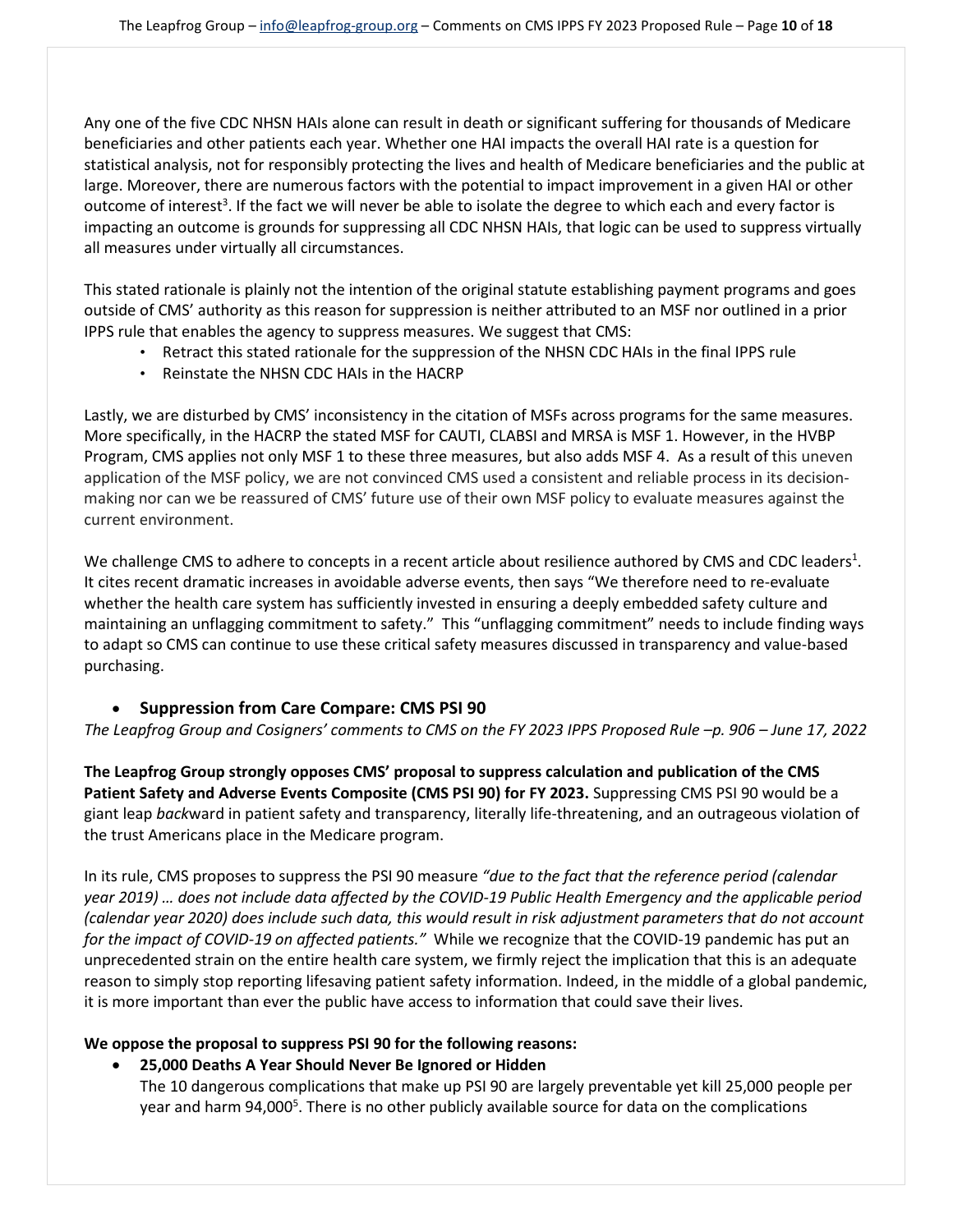included in PSI 90. If CMS suppresses it, the American public will be in the dark on which hospitals put them most at risk. Suppressing PSI 90 would be a giant leap backward in patient safety and transparency, literally life-threatening, and an outrageous violation of the trust Americans place in the Medicare program. Medicare beneficiaries and the American public have the right to access this lifesaving data.

#### • **Dangerous Spikes in Infections and Medical Errors Are Relevant**

Suppressing information on hospital dangers covers up an alarming spike in those dangers that federal officials themselves have warned us about. Just two months ago, leaders at CMS and CDC reported that since 2020, federal data shows a significant increase in the number of common hospital infections and patient safety mistakes<sup>1</sup>. These federal officials have the data, but now want to suppress much of it from the American public.

It is particularly concerning that most of the patient safety measures included in PSI 90 reveal significant health care disparities. While health inequities are often caused by sociodemographic factors outside the health care system, the data included in PSI 90 allows policymakers and researchers to see the differential impact on people of color by hospital patient safety lapses. For example, black patients are 27 percent more likely to experience sepsis after an operation than white patients and are 15 percent most likely to experience a kidney injury requiring dialysis<sup>2</sup>. By proposing to suppress information on PSI 90, CMS is effectively seeking to hide invaluable data regarding real inequities in health care delivery.

• **Suppression Directly Contradicts The May 2022 Recommendation of the Office Inspector General, Which Found Alarming Problem with Patient Safety and Advised CMS to Add More Safety Measures – Not Take Critical Ones Away** 

In early May, the HHS Office of the Inspector General (OIG), an independent governmental watchdog, reported that one in four Medicare beneficiaries admitted to a hospital were harmed by an error or accident during the stay<sup>6</sup>. The OIG advised that CMS' current reporting on safety problems is inadequate to capture all the dangers they discovered, and recommended CMS expand their reporting to include more measures. In the report, CMS agreed. But now CMS is heading in the opposite direction: instead of expanding measures, they want to suppress ten of those they currently report and threaten to suppress more.

## • **CMS is Operating Outside of Its Own Policy**

In the FY 2022 IPPS Final Rule CMS stated a policy to suppress measures if one or more Measure Suppression Factors (MSFs) are met. But in this FY 23 Proposed Rule CMS proposes suppression of PSI 90 without referring to any MSFs. At best, this is a blatant disregard for the agency's own rulemaking policy.

#### **Recommendations Related to the PSI 90 Proposal**

Given our profound opposition to the suppression of PSI 90 data, we offer the following recommendations to CMS:

- **1. Withdraw the Proposal to Suppress New PSI 90 Data in 2023:** CMS should fully withdraw its proposal to suppress the calculation and publication of PSI 90 data and should publish its data on its regular schedule, or preferably in a more timely fashion.
- **2. Continue to Maintain Publication of Previous PSI 90 Data:** It is important that historians, public health experts, and policymakers have access to all previous PSI 90 data from Calendar Year 2019 and years previous.
- **3. Retract the current MSFs and restate through rulemaking consistent and reliable criteria for the extremely rare need to suppress measures:** The foremost responsibility of CMS is to protect the interests of Medicare beneficiaries and the public at large, and that cannot be accomplished by suppressing measures that would alert them to hazards in the health care system.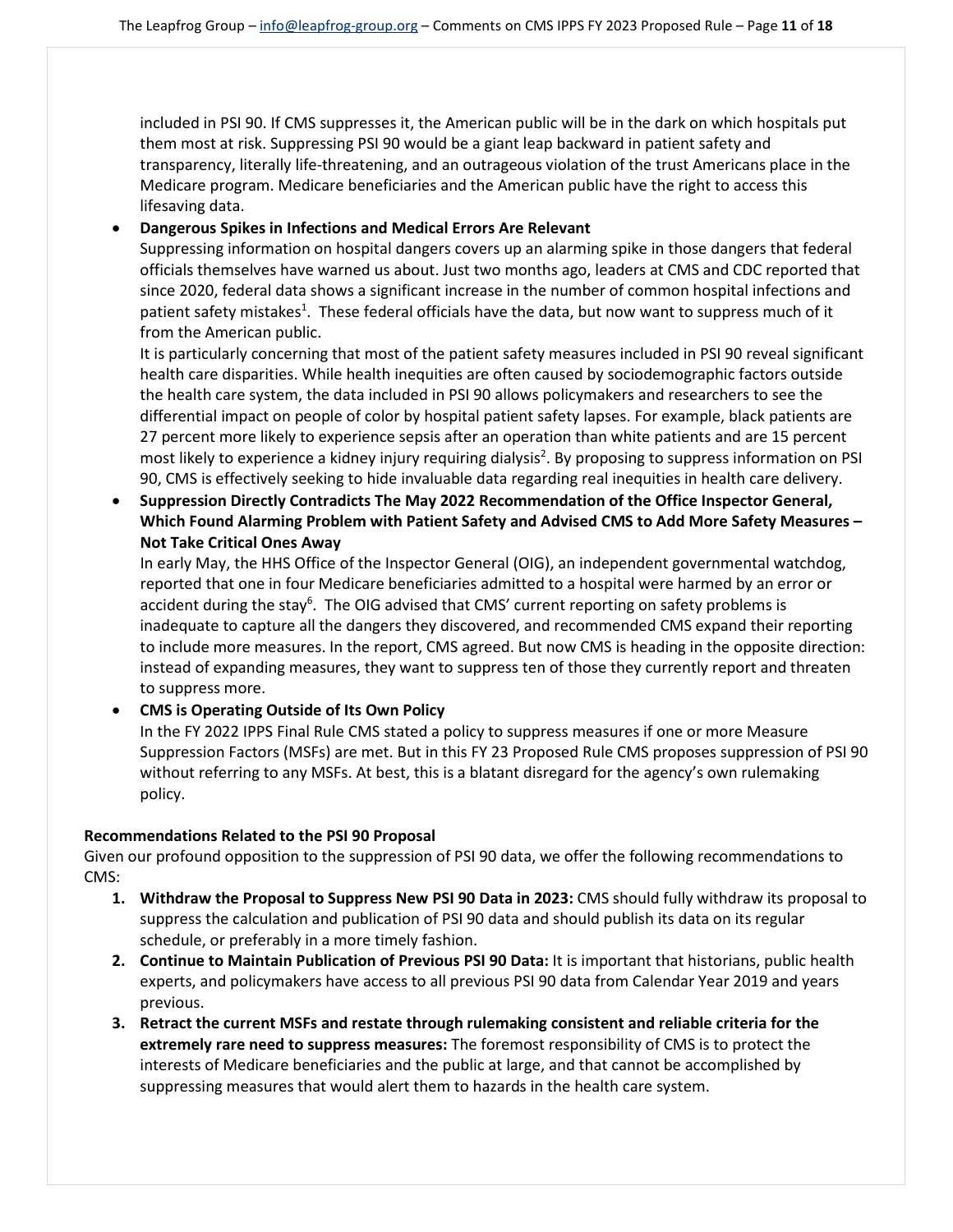**4. Maintain the HAC Reduction Program:** During the COVID-19 pandemic, federal taxpayers have provided tens of billions of dollars in aid to hospitals to ensure they remained able to provide high quality care to all patients. CMS should maintain the HAC Reduction Program, which provides a financial incentive for hospitals avoid patient harm. It is particularly offensive that the public must also pay \$350 million to cover the cost of this proposal, which does nothing to serve the interests of Medicare beneficiaries.

As stated above, The Leapfrog Group strongly disagrees with the proposal to suppress CMS PSI 90 for FY 2023. We are disappointed that CMS states as its rationale the challenge of comparing pre- and post-pandemic populations. The rationale provided by CMS to suppress the composite is the "reference period for this measure does not include data affected by the COVID-19 PHE and the applicable [measurement] period does include such data…".

We offer the following additional recommendation specifically aimed at the FY 2023 reporting CMS PSI 90: The AHRQ QI software version 12 should be used for calculating ratings for FY 2023. Regarding the measurement period, we recommend using 7/1/2019 through 12/31/19 and 1/1/21 through 9/30/21. While CMS previously proposed to use nine months of data, this expanded data set to 15 months will result in increasing the number of hospitals with a rating and improve reliability in general.

Given the AHRQ QI software version 12 is based on a reference population that is pre-COVID-19, we suggest CMS examine excluding cases with a COVID-19 diagnosis code that was present on admission in the primary or secondary position. We do not normally suggest to exclude such COVID-19 cases from the input data set used with the AHRQ QI software, but if this is the only option to preserve the CMS PSI 90 in FY 2023 it should be considered. Such a measure refinement has precedent given CMS has decided to employ the same COVID-19 exclusion from the Pneumonia 30 day mortality measure. We perceive these revisions can be performed so as to publicly report the CMS PSI 90 measure ratings in the CMS Care Compare October 2022 update.

If CMS is unwilling to undertake the above recommendation for calculating CMS PSI 90, there are two other options which would adjust for COVID-19 cases. We do NOT recommend these options because the avoidable complications in CMS PSI 90 are as tragic and important for COVID-19 patients as they are for any other patients. However, we would prefer these options over the dangerous and irresponsible proposal of full suppression of CMS PSI 90. These options include:

- Excluding cases with a COVID-19 diagnosis 12 months prior to admission and/or
- Including a COVID-19 diagnosis at admission as a variable in the risk adjustment

The changes noted above could be made in a timely fashion to avoid any disruption in reporting in FY 2023. This proposed rule provides several examples of such technical measure refinements CMS decided (vs. proposed) to make, which result in avoiding suppressing ratings for a year. Examples (not exhaustive) include use of COVID-19 as a risk factor for six 30-day mortality measures and six 30-day readmission measures.

## • **Reporting on Care Compare: CDC NHSN HAIs**

## *The Leapfrog Group and Cosigners' comments to CMS on the FY 2023 IPPS Proposed Rule –p. 913 – June 17, 2022*

We support CMS' proposal to base FY 2024 reporting of the CDC NHSN HAIs on CY 2022 data. We understand that in FY 2025 the plan is to base results for these measures on two years of data: CY 2022 and CY 2023.

## • **Revise the Minimum Threshold for PSI 90**

*The Leapfrog Group and Cosigners' comments to CMS on the FY 2023 IPPS Proposed Rule –p. 921 – June 17, 2022*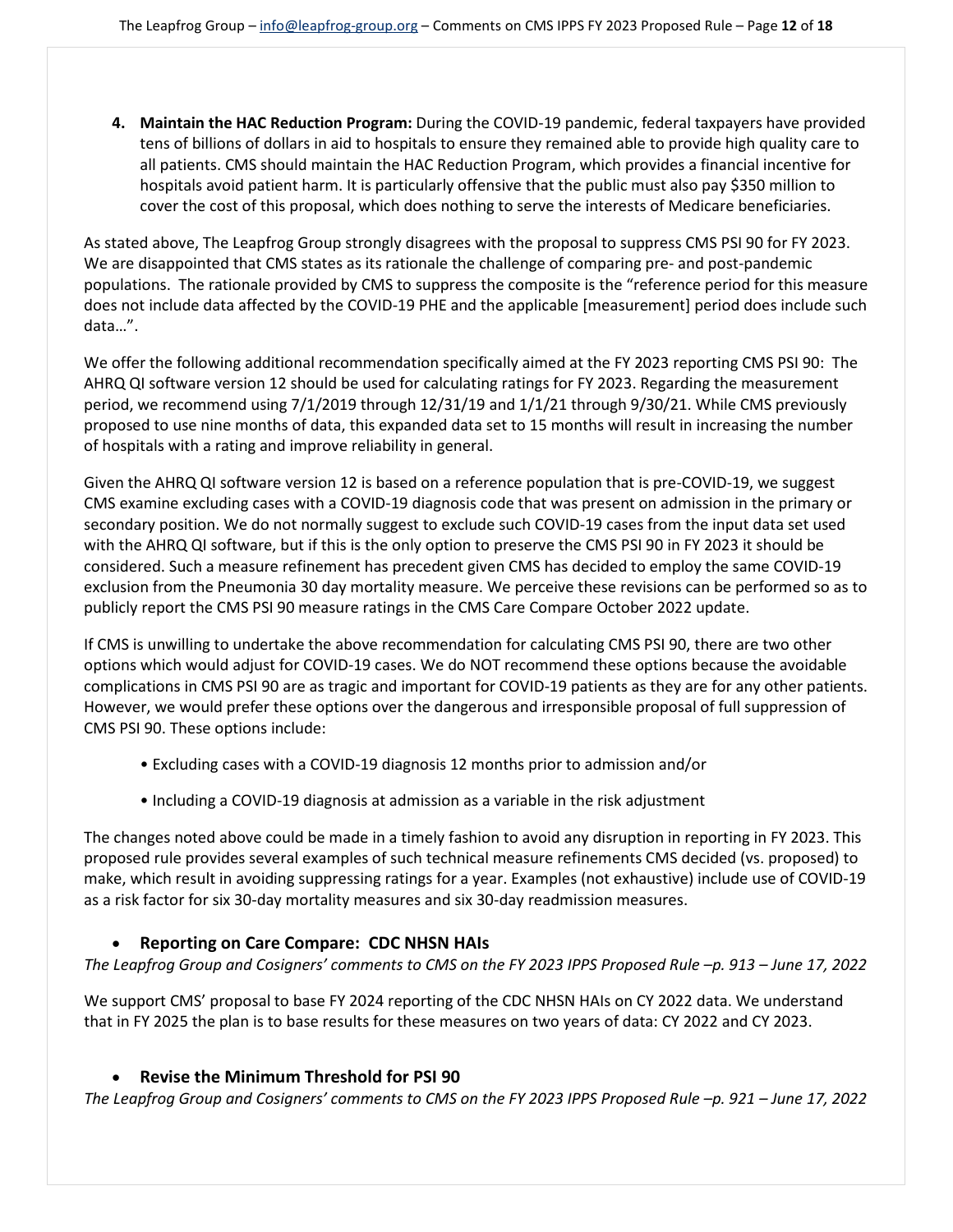While we support the proposed increase to the minimum threshold, we have concerns that the unintended consequence is omitting many hospitals from being rated in CMS PSI 90. The proposed rule estimates the increased threshold will result in approximately 5% less facilities rated in this composite. Further, half of these facilities (2.5% of all hospitals) will not receive a Total HAC Score. This could result in hospitals entrusted by hundreds of thousands of people being excluded from accountability.

Given this concern, we suggest that CMS obtain all-payer claims to drive up the denominator (and likely the reliability) as well as reduce the number of hospitals that do not qualify for a rating. CMS has previously stated they have statutory authority to collect all-payer claims. We urge CMS to act on this authority which will serve as a valuable asset in all CMS claims-based measures. Beyond the benefits noted above, use of an all-payer claims data set will allow for inclusion of additional risk factors, provide CMS the ability to respecify measures to a more encompassing population, and increase the relevancy of the measures to providers and a broader base of consumers.

## • **RFI: Digital CDC NHSN HAI Measures**

*The Leapfrog Group and Cosigners' comments to CMS on the FY 2023 IPPS Proposed Rule –p. 924 – June 17, 2022*

The Leapfrog Group appreciates the solicitation of comments on the potential to add two digital CDC NHSN HAI measures to several CMS programs, such as the Hospital IQR Program and the HACRP. We are in support of the addition of these two important measures and in strong support of the use of digital measures to upgrade the quality reporting enterprise.

However, we strongly recommend maintaining the CDC NHSN MRSA and CLABSI HAIs in their current programs. While the Hospital-Onset Bacteremia & Fungemia Outcome Measure captures a larger set of HAIs, such broader based measures can be more confusing to consumers and less useful to hospitals for quality improvement. In comparison, the more specific / discreet HAIs (such as MRSA and CLABSI) are more readily understood by consumers.

# **HOSPITAL VALUE-BASED PURCHASING PROGRAM**

• **Suppression from VBP: HCAHPS and CDC NHSN HAIs and Calculation of VBP Program Score** *The Leapfrog Group and Cosigners' comments to CMS on the FY 2023 IPPS Proposed Rule –pp. 858; 872 – June 17, 2022*

The Leapfrog Group disagrees with the proposal to suppress the CDC NHSN HAIs from the HACRP based on the cited Measure Suppression Factors (MSFs). Our multi-part rationale follows:

First, a transparent and quality-focused financial incentive system must recognize the reality that there are always changes in the national environment, and expect that hospitals adapt to those changes and thus demonstrate resilience. CMS senior leaders discussed weaknesses the resilience of the health system in a statement in New England Journal of Medicine (NEJM) in February 2022<sup>1</sup>. Yet the MSFs justify suppression for a wide variety of environmental shifts, including changes in national performance, guidelines, and case mix. Suppressing payment incentive programs when the environment shifts does nothing to strengthen resilience, and likely accomplishes the opposite. With the implementation of the MSFs, we are concerned that CMS is not building a resilient system, but a system that shuts programs down when the winds shift.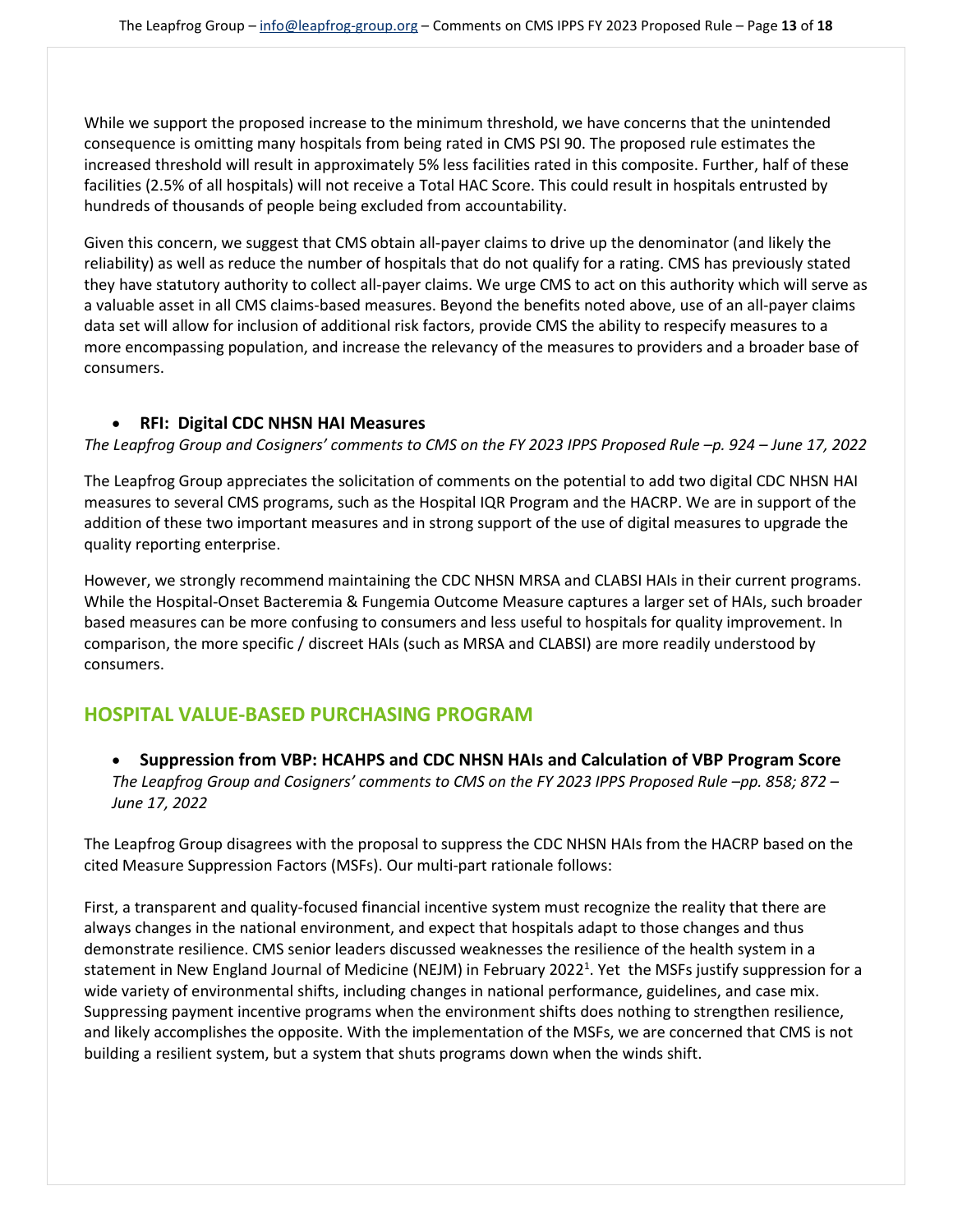Secondly, we expressed an issue with the lack of definition, and thus transparency of, the terms used in the MSFs in our IPPS FY 2022 Proposed Rule comments. To illuminate our point: In MSF 1 and 4, CMS does not define "significant" when referencing "significant deviation in national performance." Regarding MSF 3 and 4, we do not know what CMS operationally means by such terms as "rapid" when referencing "rapid change in guidelines." These opaque terms are now used in this proposed rule to suppress critically important data on hospital acquired infection measures that consumers and employers deserve access to.

Third, there are issues with CMS adhering to, interpreting, and operationalizing the MSFs. An example of such flaws:

Regarding Clostridium difficile Infection (CDI), CMS' rationale to suppress the measure based on MSF 3 follows:

- *"Improvements to … practices such as hand hygiene, PPE practices and environmental cleaning*
- *A decline in outpatient antibiotic prescribing*
- *Use of inpatient antibiotic stewardship programs"*

Such observations of the ever-changing landscape can be tied to most measures. Further, the creation and/or uptake of best practices does not necessarily mean the measure has no value in making comparisons between hospitals based on their performance, or should not be used in a financial incentive program.

## Fourth, regarding all five CDC NHSN HAIs: The proposed rule states:

*"Because we cannot identify all potential elements that could be impacting the overall HAI … during an unprecedented Public Health Event (PHE) as well as potential geographic disparities in the impact of the PHE that could cause uneven impact on facilities based on their location, like shortages of health care personnel, we believe all five CDC NHSN HAI measures should be suppressed."*

Any one of the five CDC NHSN HAIs alone can result in death or significant suffering for thousands of Medicare beneficiaries and other patients each year. Whether one HAI impacts the overall HAI rate is a question for statistical analysis, not for responsibly protecting the lives and health of Medicare beneficiaries and the public at large. Moreover, there are numerous factors with the potential to impact improvement in a given HAI or other outcome of interest<sup>3</sup>. If the fact we will never be able to isolate the degree to which each and every factor is impacting an outcome is grounds for suppressing all CDC NHSN HAIs, that logic can be used to suppress virtually all measures under virtually all circumstances.

This stated rationale is plainly not the intention of the original statute establishing payment programs and goes outside of CMS' authority as this reason for suppression is neither attributed to an MSF nor outlined in a prior IPPS rule that enables the agency to suppress measures. We suggest that CMS:

- Retract this stated rationale for the suppression of the NHSN CDC HAIs in the final IPPS rule
- Reinstate the NHSN CDC HAIs in the HACRP

Lastly, we are disturbed by CMS' inconsistency in the citation of MSFs across programs for the same measures. More specifically, in the HACRP the stated MSF for CAUTI, CLABSI and MRSA is MSF 1. However, in the HVBP Program CMS applies not only MSF 1 to these three measures, but also adds MSF 4. As a result of this uneven application of the MSF policy, we are not convinced CMS used a consistent and reliable process in its decisionmaking nor can we be reassured of CMS' future use of their own MSF policy to evaluate measures against the current environment.

We challenge CMS to adhere to concepts in a recent article about resilience authored by CMS and CDC leaders<sup>1</sup>. It cites recent dramatic increases in avoidable adverse events, then says "We therefore need to re-evaluate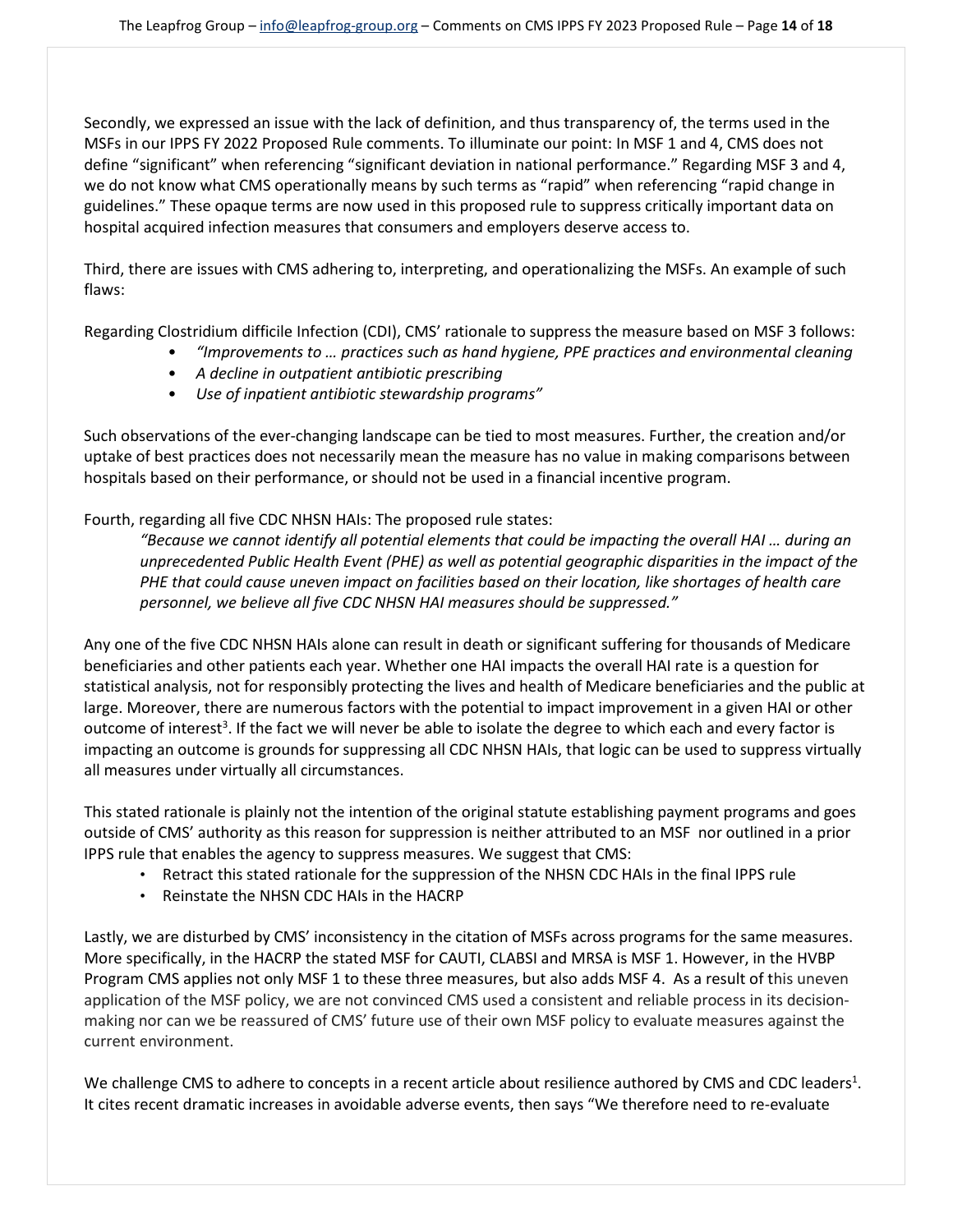whether the health care system has sufficiently invested in ensuring a deeply embedded safety culture and maintaining an unflagging commitment to safety." This "unflagging commitment" needs to include finding ways to adapt so CMS can continue to use these critical safety measures discussed in transparency and value-based purchasing.

## • **Pneumonia Mortality Measure: Reintroduction and Respecification**

*The Leapfrog Group and Cosigners' comments to CMS on the FY 2023 IPPS Proposed Rule –p. 883 – June 28, 2021* 

The Leapfrog Group supports CMS' plan to respecify the 30-day pneumonia mortality measure and reintroduce it to public reporting in FY 2023. While the measure was suppressed for FY 2023 per the most recent final IPPS rule, it is commendable to see that CMS now plans to publicly report the measure in January 2023.

# **HOSPITAL INPATIENT QUALITY REPORTING PROGRAM**

#### • **Addition of Measures to the Hospital IQR Program**

*The Leapfrog Group and Cosigners' comments to CMS on the FY 2023 IPPS Proposed Rule –p. 1065 – June 17, 2022* 

The Leapfrog Group commends CMS for a much-needed expansion of measures to the Hospital IQR Program. We support the addition of the ten proposed measures to the program.

In particular, we welcome the introduction of the two measures regarding screening for social drivers of health. One modification to these two measures that we recommend is requiring facilities to use a uniform instrument for use in these measures. Unstandardized data collection tools threaten the reliability of the measure and open the measure up to gaming. The Proposed Rule discusses the AHC instrument, which includes a ten item AHC Health-Related Social Needs Screening Tool. This instrument appears to be the best candidate to require in the measure technical specifications.

# • **Refinement of the Excess Days in Acute Care (EDAC) After Hospitalization for Acute Myocardial Infarction (AMI) Measure**

*The Leapfrog Group and Cosigners' comments to CMS on the FY 2023 IPPS Proposed Rule –p. 1198 – June 17, 2022* 

We support the proposed re-specification of the measure to increase the minimum threshold. Increasing the minimum denominator from 25 to 50 improves the reliability of the measure. The downside of increasing the denominator is that less hospitals will qualify. We suggest CMS identify methods to address this issue. Given this concern, we suggest that CMS obtain all-payer claims data to drive up the denominator, and likely the reliability, as well as reduce the number of hospitals that do not qualify. CMS has previously stated they have statutory authority to collect all-payer claims. We urge CMS to act on this authority which will serve as a valuable asset in all CMS claims-based measures. Beyond the benefits noted above, use of an all-payer claims data set will allow for inclusion of additional risk factors, provide CMS the ability to respecify measures to a more encompassing population, and increase the relevancy of the measures to providers and a broader base of consumers.

• **Establishment of a Publicly Reported Hospital Designation to Capture the Quality and Safety of Maternity Care**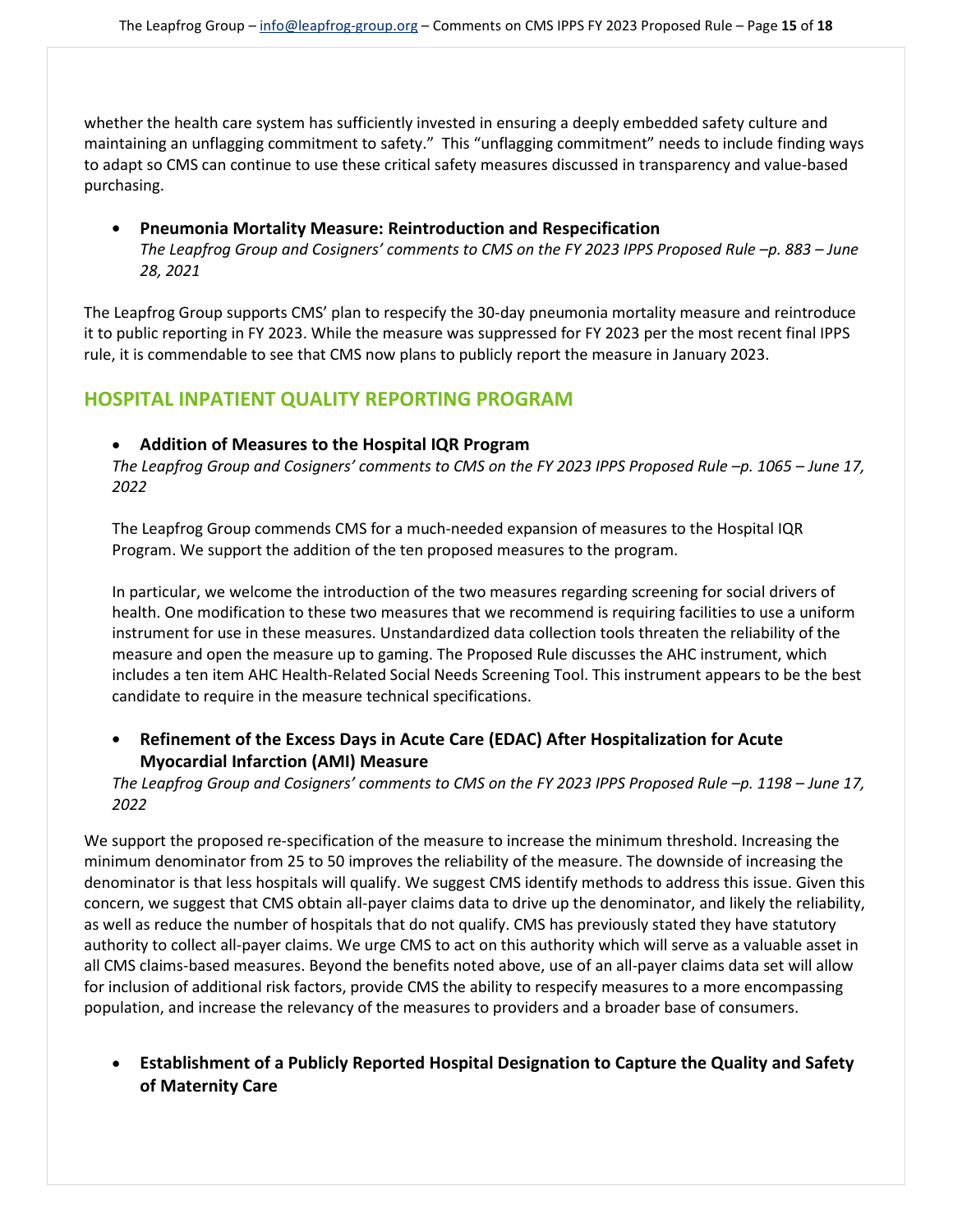*The Leapfrog Group and Cosigners' comments to CMS on the FY 2023 IPPS Proposed Rule –p. 1210 – June 17, 2022* 

While we conceptually agree with creating a maternity care designation that is consumer friendly, we do not concur with the measure proposed to serve as the basis for the designation. The primary challenge is the lack of evidence that the proposed structural measure correlates with superior results for maternity cases. Thus, the "quality and safety" designation is misleading to the public as it does not tell consumers anything about the facility's attainment of a minimum level of quality or safety.

A secondary challenge is that the proposed structural measure is solely comprised of two questions where the response options are limited to "yes," "no," and "NA". Given the questions and the limited response categories, this will be a low bar measure. Adherence to such low bar measures does not indicate "high quality" or "high safety," but merely compliance with a minimum standard of practice. Consumers have a right to expect facilities already meet minimum standards, and quality reporting should allow them to compare to find excellence.

We encourage CMS to revisit creating this designation when this structural measure can be replaced by or combined with a number of maternity outcome measures that are meaningful to consumers and better recognize excellence.

#### • **Digital CDC NSHN Measures**

*The Leapfrog Group and Cosigners' comments to CMS on the FY 2023 IPPS Proposed Rule –p. 1219 – June 17, 2022* 

The Leapfrog Group appreciates the solicitation of comments on the potential to add two digital CDC NHSN HAI measures to several CMS programs, such as the Hospital IQR Program and the HACRP. We support the addition of these two important measures. However, we strongly recommend maintaining the CDC NHSN MRSA and CLABSI HAIs in their current programs. While the Hospital-Onset Bacteremia and Fungemia Outcome Measure captures a larger set of HAIs, such broader based measures can be more confusing to consumers. In comparison, the more specific and discreet HAIs (such as MRSA and CLABSI) are more readily understood by consumers.

## • **eCQM Reporting Requirements**

*The Leapfrog Group and Cosigners' comments to CMS on the FY 2023 IPPS Proposed Rule –p. 1235 – June 17, 2022* 

We commend the CMS policy direction toward expansion of eCQMs. We conditionally support the proposed requirement to expand the reporting of eCQMs from four to six measures. The condition for our support is that CMS mandate reporting requirements and remove self-selection of eCQMs by facilities. The present requirement is that three of the four eCMSs are self-selected by the facility. The proposed requirement maintains the self-selection of three eCQMs (and adds two specified eCQMs). We recommend that CMS mandate which eCQM measures must be reported. Self-selection by facilities significantly reduces or even eliminates the value of transparency by hindering comparability among facilities and encouraging the selection of measures that are unrepresentative.

# **HOSPITAL READMISSIONS REDUCTION PROGRAM (HRRP)**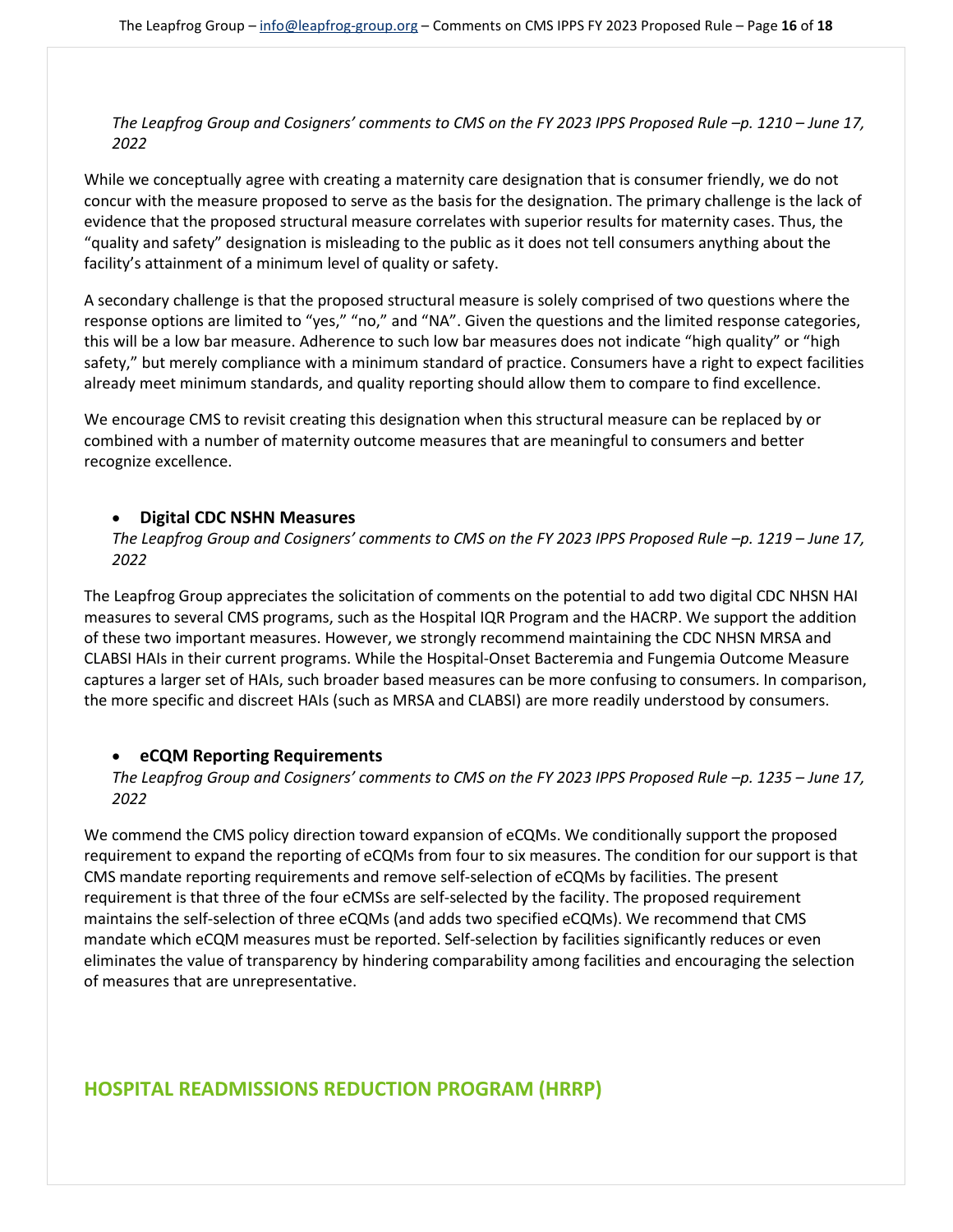## • **RFI: Inclusion of Health Equity Performance in the HRRP**

*The Leapfrog Group and Cosigners' comments to CMS on the FY 2023 IPPS Proposed Rule –p. 849 – June 17, 2022* 

The Leapfrog Group supports CMS' efforts to develop peer groups among participating hospitals for the purposes of payment. However, for purposes of calculating readmission rates and for public reporting, we strongly oppose risk adjustment based on income or other demographic, racial, ethnic, or other human characteristics unrelated to diagnosed health status. Leapfrog supports transparency in calculating measures and stratification for purposes of payment as a way to ensure both high quality for all patients and fair payments to those safety net hospitals in communities truly lacking the appropriate supports for patients.

We continue to urge CMS against the use of social risk factors in measure specifications. Leapfrog has been a vocal opponent of any adjustments to quality measures that can diminish the value of an individual patient based on that patient's socio-demographic characteristics. This is a moral hazard. At the same time, payment formulas can and should recognize special challenges faced by safety-net providers while still reporting the quality data comprehensively.

# **ADDITIONAL RFIs**

• **RFI: Principles for Measuring Health Care Quality Disparities across CMS quality** *The Leapfrog Group and Cosigners' comments to CMS on the FY 2023 IPPS Proposed Rule –p. 1022 – June 17, 2022* 

The Leapfrog Group suggests CMS prioritize examining disparities in the treatment rendered and outcomes attained in our health care system. Such understanding is foundational to informing where and how to invest in rectifying substantial health disparities evident across the significant body of research in health equity. A model for such investigation is the recent Urban Institute research on the differences between Black and white patients with adverse safety events in an inpatient setting<sup>2</sup>. Disparities were found between patients with the same payor, in the same hospitals, with similar conditions. Once hospitals can detect this kind of evidence of bias in treatment, it is possible to correct behaviors that lead to these different outcomes and thus improve equity, long before it will be feasible to address all social determinants of health.

Another area of focus for CMS is to study where the agency can have the biggest impact on substantial disparities that are rooted in quality of care. It appears the best fit for this conversation is the RFI heading that states "Guiding Principles for Selecting and Prioritizing Measures for Disparity Reporting Across CMS Quality Reporting Programs". With such a focus, CMS' short-term goal should be to identify and implement strategies to address where the delivery of care is most adversely impacting disparities.

## • **RFI: Social determinants of Health (SDOH) Diagnosis Codes**

*The Leapfrog Group and Cosigners' comments to CMS on the FY 2023 IPPS Proposed Rule –p. 175 – June 17, 2022* 

While this RFI focuses on the reporting of SDOH ICD-10 Z codes, we recommend articulating the specific uses of the codes. This subsection states these codes "may improve our ability to recognize severity of illness, complexity of illness, and/or utilization of resources". This stated aim, and other similar statements, are unclear as to their specific application. For example, will CMS use such data points for internal research? Is CMS